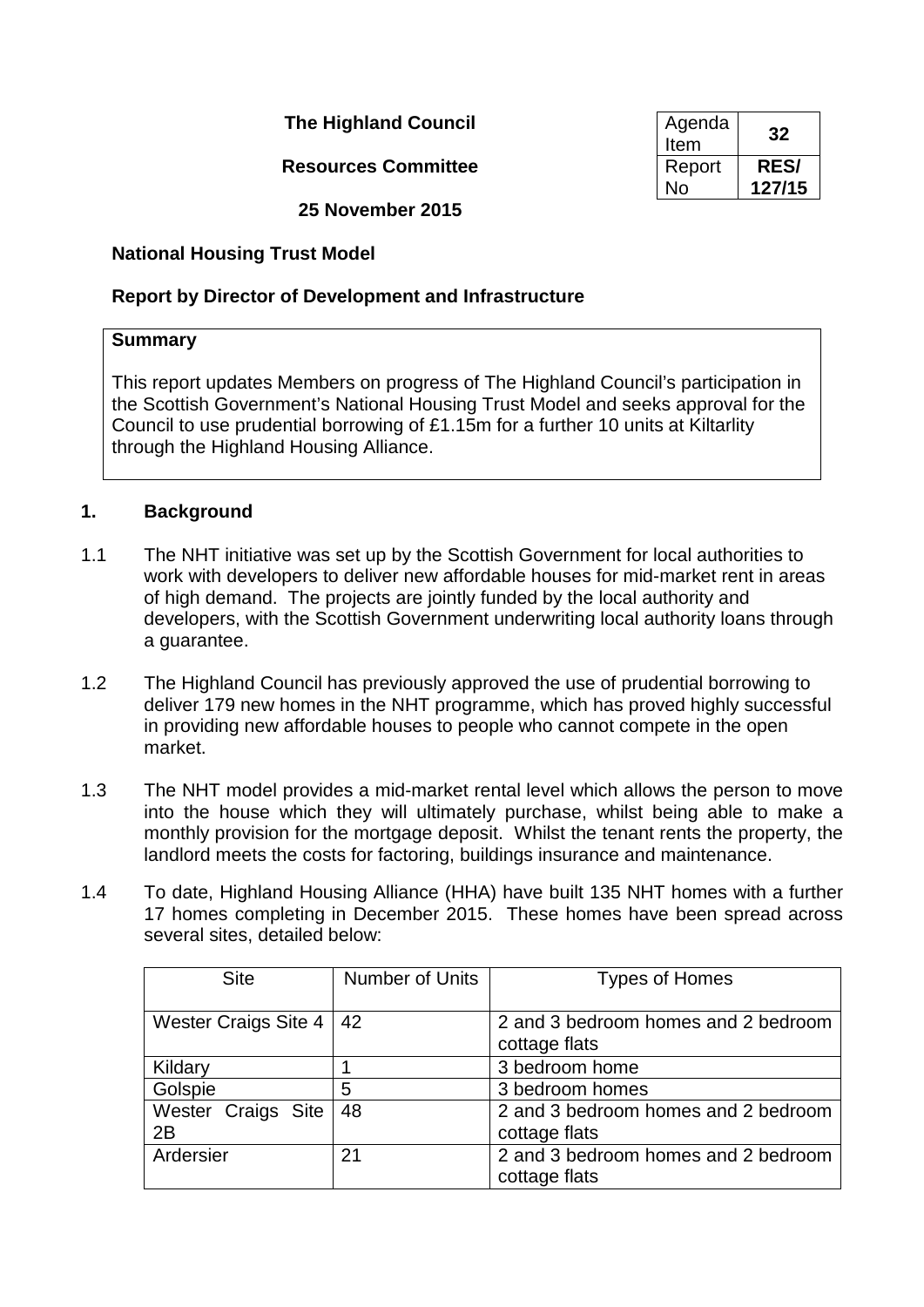| Balvonie, Milton of 6 |                       | bedroom homes and 2 bedroom<br>3 |
|-----------------------|-----------------------|----------------------------------|
| Leys                  |                       | cottage flats                    |
| Kiltarlity            | 12                    | 3 bedroom homes                  |
| Academy               | Street, $ 17 -$ to be | 1 and 2 bedroom flats            |
| Inverness             | completed             |                                  |
|                       | December 2015         |                                  |
|                       | 152                   |                                  |

- 1.5 O'Brien Homes have built a further 15 homes at West Hill, Inverness, with a further 12 similar type homes in Dingwall, giving a total of 179 mid-market rent homes funded partly by The Highland Council. The O'Brien Homes properties are managed by HHA.
- 1.6 Current occupancy rates are 100% which is typical for the homes. HHA has a substantial waiting list for homes and is able to fill a home quickly in the event a tenant moves out.
- 1.7 HHA holds annual open days for their tenants so that they have the opportunity to meet professionals involved in the home buying process. This encourages the tenants to be mortgage ready for when the purchase date arrives.

### **2. Kiltarlity**

- 2.1 As noted above the Highland Council has previously funded 12 mid-market rent houses at Kiltarlity through the NHT programme. Members have also approved 10 new council houses at PDI Committee of 19 August 2015. As part of this development and due to the success of the initial NHT units at Kiltarlity, HHA wish to develop a further 10 mid-market houses.
- 2.2 PDI Committee of 4 November 2015 approved the use of Landbank Fund to part fund this project and The Highland Council will receive 80% of any uplift in value when the properties are sold, which is between 5 to 10 years after initial occupancy.
- 2.3 In this report, Officers are seeking committee approval for the use of prudential borrowing of £1,150,000 to fund the remainder of the costs. The interest accrued on the prudential borrowing is repaid through the rental stream on the properties. The capital will be repaid upon the sale of the properties.

## **3. Revised NHT Approval**

3.1 Under previous NHT arrangements, the Scottish Government guarantees to pay any shortfall in interest charges on the prudential borrowing to ensure there is no risk to the Council. As this project is an extension of an existing NHT project the same principles will apply.